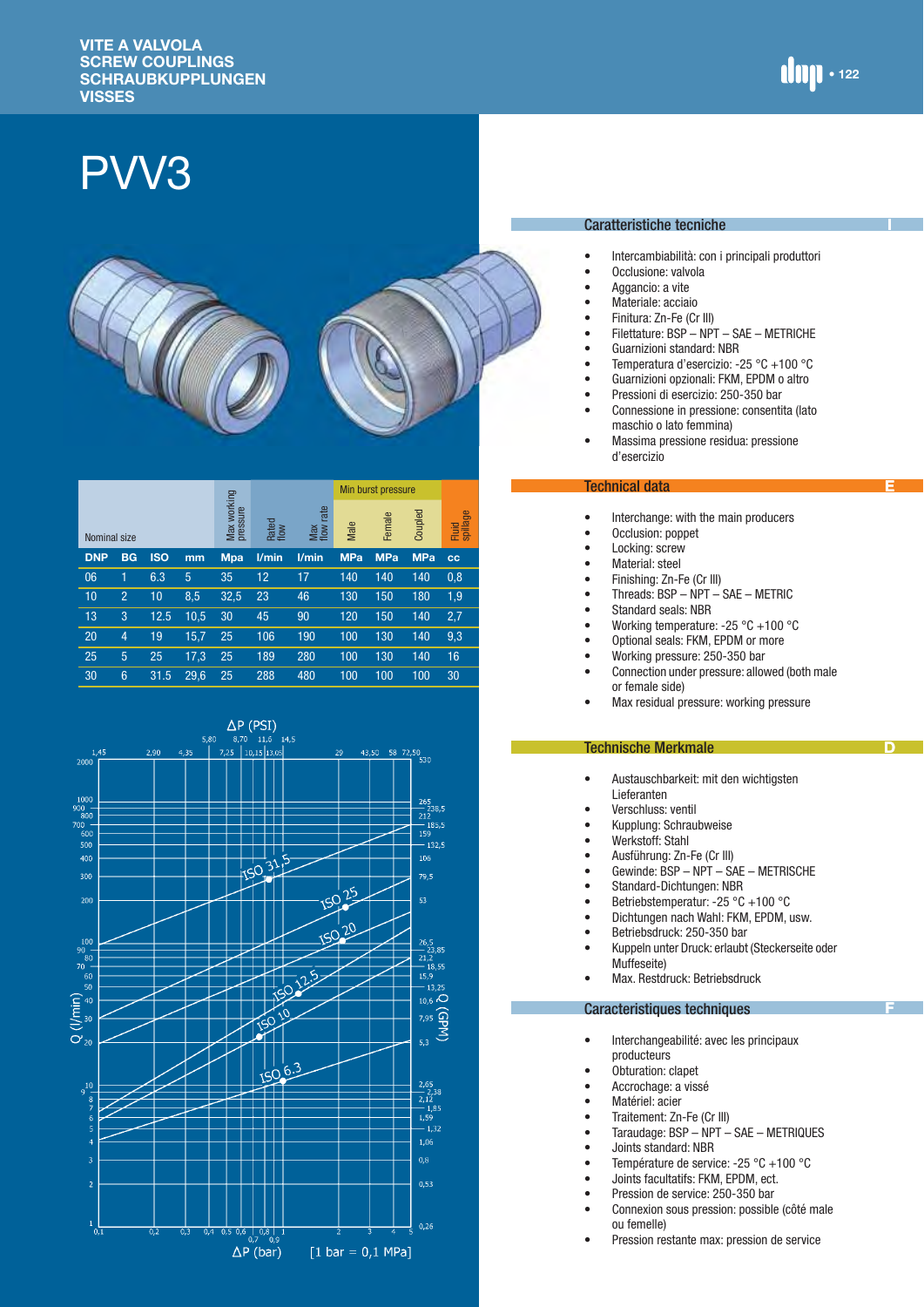| $\phi$ 239<br>$\mathbf{u}$ | $\sim$<br>æ<br>$\times$<br>Θ | ц<br>HEX 19 |
|----------------------------|------------------------------|-------------|
|                            | $L1 = L2 + L3 - 25$          |             |
|                            |                              |             |

## **PVV3 DN06 - BG 1 - ISO 6.3**

|                  |    |    |    |     |                 |                 | $11 = 12 + 13 - 25$                |               |                     |                                 |               |                     |
|------------------|----|----|----|-----|-----------------|-----------------|------------------------------------|---------------|---------------------|---------------------------------|---------------|---------------------|
| <b>THREADS</b>   | L2 | L3 | L4 | ØТ  |                 | <b>STANDARD</b> | FEMMINA - FEMALE - MUFFE - FEMELLE |               |                     | MASCHIO - MALE - STECKER - MALE |               |                     |
|                  |    |    |    |     |                 |                 | COD.F                              | Weight<br>(g) | Packaging<br>(pcs.) | COD. M                          | Weight<br>(g) | Packaging<br>(pcs.) |
| IG <sub>1</sub>  | 59 | 58 |    |     | <b>BSP 1/4"</b> | DIN 3852-2-X    | PVV3.0606.112                      | 122           | 100                 | PVV3.0606.113                   | 184           | 45                  |
|                  | 59 | 58 |    |     | NPT 1/4"        | ANSI B1.20.3    | PVV3.0606.012                      | 123           | 100                 | PVV3.0606.013                   | 185           | 45                  |
| AG <sub>3</sub>  | 58 | 57 | 10 | 08L | M14x1.5         | ISO 8434-1-L    | PVV3.0614.302                      | 110           | 100                 | PVV3.0614.303                   | 172           | 45                  |
| AGS <sub>3</sub> | 73 | 73 | 25 | 08L | M14x1.5         | ISO 8434-1-L    | PVV3.0614.502                      | 123           | 88                  | PVV3.0614.503                   | 185           | 45                  |

# **PVV3 DN10 - BG 2 - ISO 10**



| <b>THREADS</b>   | L2              | L3   | L4              | ØT         | F               | <b>STANDARD</b>     | FEMMINA - FEMALE - MUFFE - FEMELLE |            |                 | MASCHIO - MALE - STECKER - MALE |            |                     |
|------------------|-----------------|------|-----------------|------------|-----------------|---------------------|------------------------------------|------------|-----------------|---------------------------------|------------|---------------------|
|                  |                 |      |                 |            |                 |                     | COD.F                              | Weight     | Packaging       | COD. M                          | Weight     | Packaging           |
| <b>IG1</b>       | 64              | 61,2 |                 |            | <b>BSP 1/4"</b> | DIN 3852-2-X        | PVV3.1006.112                      | (g)<br>166 | (pcs.)<br>76    | PW3.1006.113                    | (g)<br>171 | (pcs.)<br>45        |
|                  | 64              | 61,2 |                 |            | <b>NPT 1/4"</b> | ANSI B1.20.3        | PVV3.1006.012                      | 167        | 76              | PW3.1006.013                    | 172        | 45                  |
|                  | 64              | 61,2 |                 |            | <b>BSP 3/8"</b> | DIN 3852-2-X        | PVV3.1010.112                      | 157        | 76              | PW3.1010.113                    | 162        | 45                  |
|                  | 64              | 61,2 |                 |            | <b>NPT 3/8"</b> | <b>ANSI B1.20.3</b> | PVV3.1010.012                      | 159        | 76              | PVV3.1010.013                   | 164        | 45                  |
|                  | 64              | 61,2 |                 |            | M16x1,5         | ISO 6149-1          | PVV3.1016.102                      | 160        | 76              | PW3.1016.103                    | 165        | 45                  |
|                  | 64              | 61,2 |                 |            | M18x1,5         | ISO 6149-1          | PVV3.1018.102                      | 153        | 76              | PW3.1018.103                    | 158        | 45                  |
| <b>IG 2</b>      | 64              | 61,2 |                 |            | 9/16"-18 UNF 2B | SAE J 1926-1        | PVV3.1015.032                      | 163        | 76              | PVV3.1015.033                   | 168        | 45                  |
| AG <sub>2</sub>  | 65.9            | 63,1 | 14,1            |            | 9/16"-18 UNF 2A | <b>SAE J 514</b>    | PVV3.1015.302                      | 151        | 76              | PW3.1015.303                    | 156        | 45                  |
| AGS <sub>2</sub> | 85,1            | 82,3 | 33,3            |            | 9/16"-18 UNF 2A | <b>SAE J 514</b>    | PVV3.1015.502                      | 164        | 76              | PW3.1015.503                    | 169        | 45                  |
| <b>AG 5</b>      | 66,3            | 63,5 | 12              |            | <b>BSP 3/8"</b> | DIN 3852-2-B        | PVV3.1010.212                      | 159        | 76              | PW3.1010.213                    | 164        | 45                  |
|                  | 65,8            | 63   | 12              |            | <b>BSP 1/4"</b> | DIN 3852-2-A        | PVV3.1006.712                      | 154        | 76              | PW3.1006.713                    | 159        | 45                  |
|                  | 66,3            | 63,5 | 12              |            | <b>BSP 3/8"</b> | DIN 3852-2-A        | PVV3.1010.712                      | 159        | 76              | PW3.1010.713                    | 164        | 45                  |
| <b>AG 7</b>      | 65,8            | 63   | 14              |            | <b>NPT 1/4"</b> | <b>ANSI B1.20.3</b> | PVV3.1006.022                      | 153        | 76              | PW3.1006.023                    | 158        | 45                  |
|                  | 65,8            | 63   | 14              |            | R 1/4"-19       | <b>UNI ISO 7/1</b>  | PVV3.1006.042                      | 153        | 76              | PW3.1006.043                    | 158        | 45                  |
| AG <sub>3</sub>  | 61,8            | 59   | 10              | 06L        | M12x1,5         | ISO 8434-1-L        | PVV3.1012.302                      | 148        | 76              | PW3.1012.303                    | 153        | 45                  |
|                  | 61,8            | 59   | 10              | 08L        | M14x1,5         | ISO 8434-1-L        | PVV3.1014.302                      | 149        | 76              | PVV3.1014.303                   | 154        | 45                  |
|                  | 62,8            | 60   | 11              | 10L        | M16x1,5         | ISO 8434-1-L        | PVV3.1016.302                      | 150        | 76              | PW3.1016.303                    | 155        | 45                  |
|                  | 62,8            | 60   | 11              | 12L        | M18x1,5         | ISO 8434-1-L        | PVV3.1018.302                      | 151        | 76              | PW3.1018.303                    | 156        | 45                  |
|                  | 63,8            | 61   | 12              | 08S        | M16x1,5         | ISO 8434-1-S        | PVV3.1016.402                      | 154        | 76              | PW3.1016.403                    | 159        | 45                  |
|                  | 63,8            | 61   | 12              | 10S        | M18x1,5         | ISO 8434-1-S        | PVV3.1018.402                      | 156        | 76              | PW3.1018.403                    | 161        | 45                  |
|                  | 63,8            | 61   | 12              | <b>12S</b> | M20x1,5         | ISO 8434-1-S        | PVV3.1020.402                      | 158        | 76              | PW3.1020.403                    | 163        | 45                  |
| AGS <sub>3</sub> | 77,8            | 75   | 26              | 06L        | M12x1,5         | ISO 8434-1-L        | PVV3.1012.502                      | 165        | 76              | PW3.1012.503                    | 170        | 45                  |
|                  | 77,8            | 75   | 26              | 08L        | M14x1,5         | ISO 8434-1-L        | PVV3.1014.502                      | 169        | 76              | PW3.1014.503                    | 174        | 45                  |
|                  | 77,8            | 75   | 26              | 10L        | M16x1,5         | ISO 8434-1-L        | PVV3.1016.502                      | 175        | 76              | PW3.1016.503                    | 180        | 45                  |
|                  | 77,8            | 75   | 26              | 12L        | M18x1,5         | ISO 8434-1-L        | PVV3.1018.502                      | 180        | 76              | PW3.1018.503                    | 185        | 45                  |
|                  | 78,8            | 76   | 27              | 08S        | M16x1,5         | ISO 8434-1-S        | PVV3.1016.602                      | 183        | 76              | PW3.1016.603                    | 188        | 45                  |
|                  | 78,8            | 76   | 27              | <b>10S</b> | M18x1,5         | ISO 8434-1-S        | PVV3.1018.602                      | 190        | 76              | PW3.1018.603                    | 195        | 45                  |
|                  | 78,8            | 76   | 27              | <b>12S</b> | M20x1,5         | ISO 8434-1-S        | PVV3.1020.602                      | 199        | 76              | PW3.1020.603                    | 204        | 45                  |
| <b>THREADS</b>   |                 |      |                 | ÷15°       | L4<br>୬.        | L4<br>φt f          |                                    | F 60°      | A               |                                 |            | $\overline{\phi}$ T |
|                  | IG <sub>1</sub> |      | IG <sub>2</sub> |            | AG <sub>2</sub> | AG <sub>3</sub>     | AG <sub>5</sub>                    |            | AG <sub>7</sub> | AGS <sub>2</sub>                |            | AGS <sub>3</sub>    |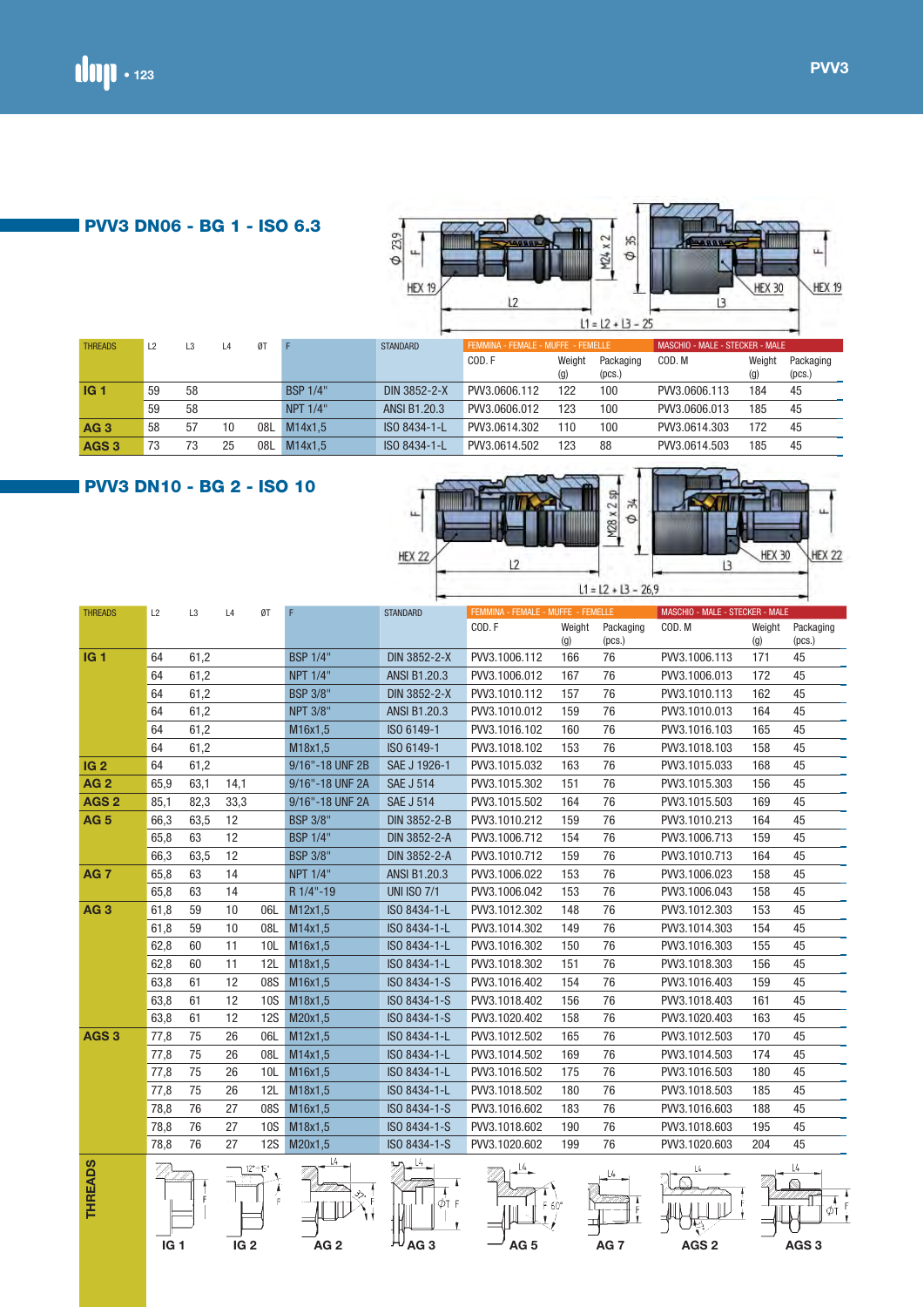# **PVV3 DN13 - BG 3 - ISO 12.5**



| <b>THREADS</b>   | CH <sub>2</sub> L <sub>2</sub> |      | CH3 L3 |           | L4        | ØT  | F               | <b>STANDARD</b>   | FEMMINA - FEMALE - MUFFE - FEMELLE |                             |                     | MASCHIO - MALE - STECKER - MALE |               |                 |
|------------------|--------------------------------|------|--------|-----------|-----------|-----|-----------------|-------------------|------------------------------------|-----------------------------|---------------------|---------------------------------|---------------|-----------------|
|                  |                                |      |        |           |           |     |                 |                   | COD.F                              | Weight<br>$\left( 9\right)$ | Packaging<br>(pcs.) | COD. M                          | Weight<br>(g) | Pack.<br>(pcs.) |
| IG <sub>1</sub>  | 30                             | 67   | 30     | 64,5      |           |     | <b>BSP 3/8"</b> | DIN 3852-2-X      | PW3.1310.112                       | 316                         | 40                  | PVV3.1310.113                   | 271           | 30              |
|                  | 30                             | 69,5 | 30     | 67        |           |     | <b>NPT 3/8"</b> | ANSI B1.20.3      | PW3.1310.012                       | 342                         | 40                  | PVV3.1310.013                   | 297           | 30              |
|                  | 30                             | 67   | 30     | 64,5      |           |     | <b>BSP 1/2"</b> | DIN 3852-2-X      | PW3.1313.112                       | 312                         | 40                  | PW3.1313.113                    | 267           | 30              |
|                  | 30                             | 70   | 30     | 67,5      |           |     | <b>NPT 1/2"</b> | ANSI B1.20.3      | PW3.1313.012                       | 326                         | 40                  | PW3.1313.013                    | 281           | 30              |
|                  | 36                             | 72,5 | 36     | 70        |           |     | <b>BSP 3/4"</b> | DIN 3852-2-X      | PW3.1319.112                       | 365                         | 40                  | PW3.1319.113                    | 320           | 30              |
|                  | 36                             | 72,5 | 36     | 70        |           |     | <b>NPT 3/4"</b> | ANSI B1.20.3      | PW3.1319.012                       | 374                         | 40                  | PW3.1319.013                    | 329           | 30              |
|                  | 30                             | 67   | 30     | 64,5      |           |     | M14x1,5         | ISO 6149-1        | PW3.1314.102                       | 325                         | 40                  | PW3.1314.103                    | 280           | 30              |
|                  | 30                             | 67   | 30     | 64,5      |           |     | M16x1,5         | ISO 6149-1        | PW3.1316.102                       | 319                         | 40                  | PW3.1316.103                    | 274           | 30              |
|                  | 30                             | 67   | 30     | 64,5      |           |     | M18x1,5         | ISO 6149-1        | PW3.1318.102                       | 313                         | 40                  | PW3.1318.103                    | 268           | 30              |
|                  | 30                             | 67   | 30     | 64,5      |           |     | M20x1,5         | ISO 6149-1        | PW3.1320.102                       | 316                         | 40                  | PVV3.1320.103                   | 271           | 30              |
| IG <sub>2</sub>  | 30                             | 67   | 30     | 64,5      |           |     | 9/16"-18 UNF 2B | SAE J 1926-1      | PW3.1315.032                       | 323                         | 40                  | PVV3.1315.033                   | 278           | 30              |
|                  | 30                             | 67   | 30     | 64,5      |           |     | 3/4"-16 UNF 2B  | SAE J 1926-1      | PW3.1319.032                       | 318                         | 40                  | PW3.1319.033                    | 273           | 30              |
|                  | 30                             | 71   | 30     | 68,5      |           |     | 7/8"-14 UNF 2A  | SAE J 1926-1      | PW3.1323.032                       | 317                         | 40                  | PVV3.1323.033                   | 272           | 30              |
|                  | 30                             | 69   | 30     | 66,5      |           |     | M16x1,5         | SAE J 2244/1      | PW3.1316.112                       | 333                         | 40                  | PVV3.1316.113                   | 288           | 30              |
|                  | 30                             | 67   | 30     | 64,5      |           |     | M22x1,5         | SAE J 2244/1      | PW3.1322.102                       | 305                         | 40                  | PW3.1322.103                    | 260           | 30              |
| AG <sub>1</sub>  | 27                             | 67,1 | 27     | 64,6 11,1 |           |     | 3/4"-16 UNF 2A  | SAE J 1926-3      | PW3.1319.332                       | 283                         | 40                  | PW3.1319.333                    | 238           | 30              |
|                  | 30                             | 70   | 30     | 67,5 16   |           |     | M20x1,5         | ISO 6149-2        | PW3.1320.222                       | 303                         | 40                  | PVV3.1320.223                   | 258           | 30              |
| <b>AG2</b>       | 30                             | 70,7 | 30     |           | 68,2 16,7 |     | 3/4"-16 UNF 2A  | <b>SAE J 514</b>  | PW3.1319.302                       | 293                         | 40                  | PW3.1319.303                    | 248           | 30              |
| AGS <sub>2</sub> | 30                             | 91,6 | 30     | 89,1      | 37,6      |     | 3/4"-16 UNF 2A  | <b>SAE J 514</b>  | PW3.1319.502                       | 320                         | 40                  | PVV3.1319.503                   | 275           | 30              |
|                  | 30                             | 95,1 | 30     | 92,6      | 41,1      |     | 7/8"-14 UNF 2A  | <b>SAE J 514</b>  | PW3.1323.502                       | 336                         | 40                  | PW3.1323.503                    | 291           | 30              |
| <b>AG 5</b>      | 30                             | 68,5 | 30     | 66        | 12        |     | <b>BSP 3/8"</b> | DIN 3852-2-B      | PW3.1310.212                       | 294                         | 40                  | PW3.1310.213                    | 249           | 30              |
|                  | 30                             | 71   | 30     | 68,5 13   |           |     | <b>BSP 1/2"</b> | DIN 3852-2-B      | PW3.1313.212                       | 302                         | 40                  | PW3.1313.213                    | 257           | 30              |
|                  | 30                             | 65   | 30     | 62,5 11   |           |     | M16x1,5         | <b>DIN 3863-U</b> | PW3.1316.702                       | 286                         | 40                  | PW3.1316.703                    | 241           | 30              |
|                  | 30                             | 70   | 30     | 67,5 16   |           |     | M20x1,5         | <b>DIN 3863-U</b> | PW3.1320.702                       | 299                         | 40                  | PW3.1320.703                    | 254           | 30              |
|                  | 30                             | 68   | 30     | $65,5$ 14 |           |     | M22x1,5         | <b>DIN 3863-U</b> | PW3.1322.702                       | 296                         | 40                  | PVV3.1322.703                   | 251           | 30              |
| AG <sub>3</sub>  | 30                             | 64   | 30     | 61,5 10   |           | 08L | M14x1,5         | ISO 8434-1-L      | PW3.1314.302                       | 284                         | 40                  | PW3.1314.303                    | 239           | 30              |
|                  | 30                             | 65   | 30     | 62,5 11   |           | 10L | M16x1,5         | ISO 8434-1-L      | PW3.1316.302                       | 285                         | 40                  | PW3.1316.303                    | 240           | 30              |
|                  | 30                             | 65   | 30     | 62,5 11   |           | 12L | M18x1,5         | ISO 8434-1-L      | PW3.1318.302                       | 286                         | 40                  | PW3.1318.303                    | 241           | 30              |
|                  | 30                             | 66   | 30     | 63,5 12   |           | 15L | M22x1,5         | ISO 8434-1-L      | PW3.1322.302                       | 291                         | 40                  | PW3.1322.303                    | 246           | 30              |
|                  | 30                             | 66   | 30     | 63,5 12   |           | 18L | M26x1,5         | ISO 8434-1-L      | PW3.1326.302                       | 296                         | 40                  | PW3.1326.303                    | 251           | 30              |
|                  | 30                             | 66   | 30     | 63,5 12   |           |     | 10S M18x1,5     | ISO 8434-1-S      | PW3.1318.402                       | 291                         | 40                  | PVV3.1318.403                   | 246           | 30              |
|                  | 30                             | 66   | 30     | 63,5 12   |           |     | 12S M20x1,5     | ISO 8434-1-S      | PW3.1320.402                       | 293                         | 40                  | PW3.1320.403                    | 248           | 30              |
|                  | 30                             | 68   | 30     | 65,5 14   |           |     | 14S M22x1,5     | ISO 8434-1-S      | PW3.1322.402                       | 298                         | 40                  | PW3.1322.403                    | 253           | 30              |
|                  | 30                             | 68   | 30     | 65,5 14   |           |     | 16S M24x1,5     | ISO 8434-1-S      | PW3.1324.402                       | 299                         | 40                  | PVV3.1324.403                   | 254           | 30              |
|                  | 30                             | 71   | 30     | 68,5 16   |           |     | 20S M30x2       | ISO 8434-1-S      | PW3.1330.402                       | 315                         | 40                  | PW3.1330.403                    | 270           | 30              |
|                  | 27                             | 66   | 27     | 63,5 11   |           | 12L | M18x1,5         | ISO 8434-1-L      | PW5.1318.302                       | 273                         | 40                  | PW5.1318.303                    | 228           | 30              |
| AGS <sub>3</sub> | 30                             | 80   | 30     | 77,5 26   |           |     | 08L M14x1,5     | ISO 8434-1-L      | PW3.1314.502                       | 297                         | 40                  | PW3.1314.503                    | 252           | 30              |
|                  | 30                             | 80   | 30     | 77,5 26   |           |     | 10L M16x1,5     | ISO 8434-1-L      | PW3.1316.502                       | 300                         | 40                  | PW3.1316.503                    | 255           | 30              |
|                  | 30                             | 80   | 30     | 77,5 26   |           |     | 12L M18x1,5     | ISO 8434-1-L      | PW3.1318.502                       | 302                         | 40                  | PW3.1318.503                    | 257           | 30              |
|                  | 30                             | 90   | 30     | 87,5 36   |           |     | 12L M18x1,5     | ISO 8434-1-L      | PW3.1318.512                       | 310                         | 40                  | PVV3.1318.513                   | 265           | 30              |
|                  | 30                             | 81   | 30     | 78,5 27   |           |     | 15L M22x1,5     | ISO 8434-1-L      | PW3.1322.502                       | 317                         | 40                  | PVV3.1322.503                   | 272           | 30              |
|                  | 30                             | 81   | 30     | 78,5 27   |           |     | 18L M26x1,5     | ISO 8434-1-L      | PW3.1326.502                       | 334                         | 40                  | PVV3.1326.503                   | 289           | 30              |
|                  | 30                             | 81   | 30     | 78,5 27   |           |     | 10S M18x1,5     | ISO 8434-1-S      | PW3.1318.602                       | 313                         | 40                  | PVV3.1318.603                   | 268           | 30              |
|                  | 30                             | 81   | 30     | 78,5 27   |           |     | 12S M20x1,5     | ISO 8434-1-S      | PW3.1320.602                       | 318                         | 40                  | PVV3.1320.603                   | 273           | 30              |
|                  | 30                             | 83   | 30     | 80,5 29   |           |     | 14S M22x1,5     | ISO 8434-1-S      | PW3.1322.602                       | 329                         | 40                  | PW3.1322.603                    | 284           | 30              |
|                  | 30                             | 83   | 30     | 80,5 29   |           |     | 16S M24x1,5     | ISO 8434-1-S      | PW3.1324.602                       | 333                         | 40                  | PW3.1324.603                    | 288           | 30              |
|                  | 30                             | 83   | 30     | 80,5 29   |           |     | 20S M30x2       | ISO 8434-1-S      | PW3.1330.602                       | 364                         | 40                  | PW3.1330.603                    | 319           | 30              |
|                  | 27                             | 80   | 27     | 77,5 26   |           |     | 12L M18x1,5     | ISO 8434-1-L      | PW5.1318.502                       | 289                         | 40                  | PW5.1318.503                    | 244           | 30              |
|                  | 27                             | 81   | 27     | 78,5 27   |           |     | 15L M22x1,5     | ISO 8434-1-L      | PW5.1322.502                       | 305                         | 40                  | PW5.1322.503                    | 260           | 30              |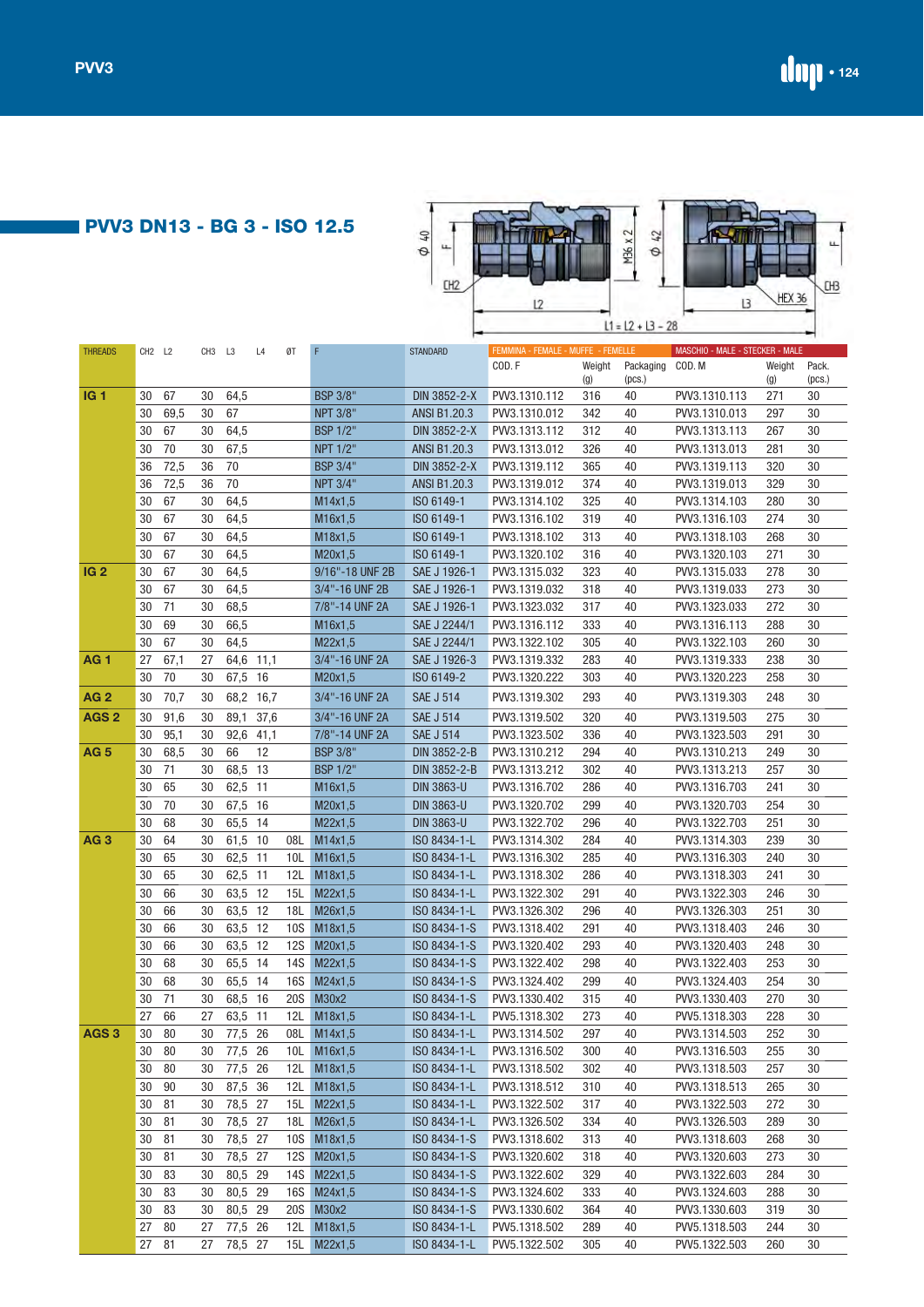

| <b>THREADS</b>   | L2    | L <sub>3</sub>   | L4   | ØT         | F               | <b>STANDARD</b>     | FEMMINA - FEMALE - MUFFE - FEMELLE |        |           | MASCHIO - MALE - STECKER - MALE |        |           |
|------------------|-------|------------------|------|------------|-----------------|---------------------|------------------------------------|--------|-----------|---------------------------------|--------|-----------|
|                  |       |                  |      |            |                 |                     | COD.F                              | Weight | Packaging | COD. M                          | Weight | Packaging |
|                  |       |                  |      |            |                 |                     |                                    | (g)    | (pcs.)    |                                 | (g)    | (pcs.)    |
| <b>IG1</b>       | 83,5  | 76,5             |      |            | <b>BSP 1/2"</b> | DIN 3852-2-X        | PW3.2013.112                       | 500    | 30        | PVV3.2013.113                   | 443    | 28        |
|                  | 85    | 78               |      |            | <b>NPT 1/2"</b> | ANSI B1.20.3        | PW3.2013.012                       | 510    | 30        | PW3.2013.013                    | 453    | 28        |
|                  | 85,5  | 78,5             |      |            | <b>BSP 3/4"</b> | DIN 3852-2-X        | PW3.2019.112                       | 477    | 30        | PW3.2019.113                    | 420    | 28        |
|                  | 85    | 78               |      |            | <b>NPT 3/4"</b> | <b>ANSI B1.20.3</b> | PW3.2019.012                       | 485    | 30        | PVV3.2019.013                   | 429    | 28        |
|                  | 81,5  | 74,5             |      |            | M18x1,5         | ISO 6149-1          | PW3.2018.102                       | 496    | 30        | PVV3.2018.103                   | 439    | 28        |
|                  | 81    | 74               |      |            | M22x1,5         | ISO 6149-1          | PW3.2022.102                       | 479    | 30        | PVV3.2022.103                   | 422    | 28        |
|                  | 85    | 78               |      |            | M26x1,5         | ISO 6149-1          | PW3.2026.102                       | 476    | 30        | PVV3.2026.103                   | 419    | 28        |
|                  | 85    | 78               |      |            | M30x1,5         | ISO 6149-1          | PW3.2030.102                       | 449    | 30        | PVV3.2030.103                   | 393    | 28        |
| <b>IG 2</b>      | 81    | 74               |      |            | 3/4"-16 UNF 2B  | SAE J 1926-1        | PW3.2019.032                       | 489    | 30        | PVV3.2019.033                   | 432    | 28        |
|                  | 85    | 78               |      |            | 7/8"-14 UNF 2B  | SAE J 1926-1        | PW3.2023.032                       | 501    | 30        | PVV3.2023.033                   | 444    | 28        |
|                  | 85    | 78               |      |            | 1"1/16-16 UN 2B | SAE J 1926-1        | PW3.2027.032                       | 471    | 30        | PVV3.2027.033                   | 415    | 28        |
| <b>AG2</b>       | 92    | 85               | 22   |            | 1"1/16-16 UN 2A | <b>SAE J 514</b>    | PW3.2027.302                       | 449    | 30        | PVV3.2027.303                   | 393    | 28        |
| AGS <sub>2</sub> | 111,1 | 104,1            | 41,1 |            | 7/8"-14 UNF 2A  | <b>SAE J 514</b>    | PW3.2023.502                       | 486    | 10        | PVV3.2023.503                   | 430    | 25        |
|                  | 115,4 | 108,4            | 45,4 |            | 1"1/16-16 UN 2A | <b>SAE J 514</b>    | PW3.2027.502                       | 519    | 10        | PVV3.2027.503                   | 463    | 25        |
| <b>AG 5</b>      | 89    | 82               | 16   |            | <b>BSP 3/4"</b> | DIN 3852-2-A        | PW3.2019.712                       | 468    | 30        | PW3.2019.713                    | 412    | 28        |
| AG <sub>3</sub>  | 81    | 74               | 11   | 12L        | M18x1,5         | ISO 8434-1-L        | PW3.2018.302                       | 435    | 30        | PVV3.2018.303                   | 378    | 28        |
|                  | 82    | 75               | 12   | 15L        | M22x1,5         | ISO 8434-1-L        | PW3.2022.302                       | 439    | 30        | PVV3.2022.303                   | 383    | 28        |
|                  | 82    | 75               | 12   | 18L        | M26x1,5         | ISO 8434-1-L        | PW3.2026.302                       | 446    | 30        | PVV3.2026.303                   | 389    | 28        |
|                  | 84    | 77               | 14   | 22L        | M30x2           | ISO 8434-1-L        | PW3.2030.302                       | 449    | 30        | PVV3.2030.303                   | 393    | 28        |
|                  | 82    | 75               | 12   | 10S        | M18x1,5         | ISO 8434-1-S        | PW3.2018.402                       | 438    | 30        | PVV3.2018.403                   | 382    | 28        |
|                  | 82    | 75               | 12   | <b>12S</b> | M20x1,5         | ISO 8434-1-S        | PW3.2020.402                       | 441    | 30        | PVV3.2020.403                   | 385    | 28        |
|                  | 84    | 77               | 14   | <b>14S</b> | M22x1,5         | ISO 8434-1-S        | PW3.2022.402                       | 445    | 30        | PVV3.2022.403                   | 388    | 28        |
|                  | 84    | 77               | 14   | <b>16S</b> | M24x1,5         | ISO 8434-1-S        | PW3.2024.402                       | 448    | 30        | PVV3.2024.403                   | 391    | 28        |
|                  | 86    | 79               | 16   | <b>20S</b> | M30x2           | ISO 8434-1-S        | PW3.2030.402                       | 462    | 30        | PVV3.2030.403                   | 405    | 28        |
| AGS <sub>3</sub> | 96    | 89               | 26   | 12L        | M18x1,5         | ISO 8434-1-L        | PW3.2018.502                       | 451    | 10        | PW3.2018.503                    | 394    | 25        |
|                  | 97    | 90               | 27   | 15L        | M22x1,5         | ISO 8434-1-L        | PW3.2022.502                       | 466    | 10        | PVV3.2022.503                   | 409    | 25        |
|                  | 97    | 90               | 27   | 18L        | M26x1,5         | ISO 8434-1-L        | PW3.2026.502                       | 483    | 10        | PVV3.2026.503                   | 427    | 25        |
|                  | 104   | 97               | 34   | 22L        | M30x2           | ISO 8434-1-L        | PW3.2030.502                       | 509    | 10        | PVV3.2030.503                   | 453    | 25        |
|                  | 97    | 90               | 27   | <b>10S</b> | M18x1,5         | ISO 8434-1-S        | PW3.2018.602                       | 459    | 10        | PVV3.2018.603                   | 402    | 25        |
|                  | 97    | 90               | 27   | <b>12S</b> | M20x1,5         | ISO 8434-1-S        | PW3.2020.602                       | 467    | 10        | PVV3.2020.603                   | 410    | 25        |
|                  | 99    | 92               | 29   | <b>14S</b> | M22x1,5         | ISO 8434-1-S        | PW3.2022.602                       | 475    | 10        | PVV3.2022.603                   | 419    | 25        |
|                  | 99    | 92               | 29   | <b>16S</b> | M24x1,5         | ISO 8434-1-S        | PW3.2024.602                       | 481    | 10        | PVV3.2024.603                   | 425    | 25        |
|                  | 104   | 97               | 34   | <b>20S</b> | M30x2           | ISO 8434-1-S        | PW3.2030.602                       | 504    | 10        | PVV3.2030.603                   | 448    | 25        |
| AGS <sub>4</sub> |       | 108,5 101,5 38,5 |      |            | 1"-14 UNS 2A    | SAE J 1453          | PW3.2025.532                       | 518    | 10        | PW3.2025.533                    | 462    | 25        |

**THREADS THREADS**







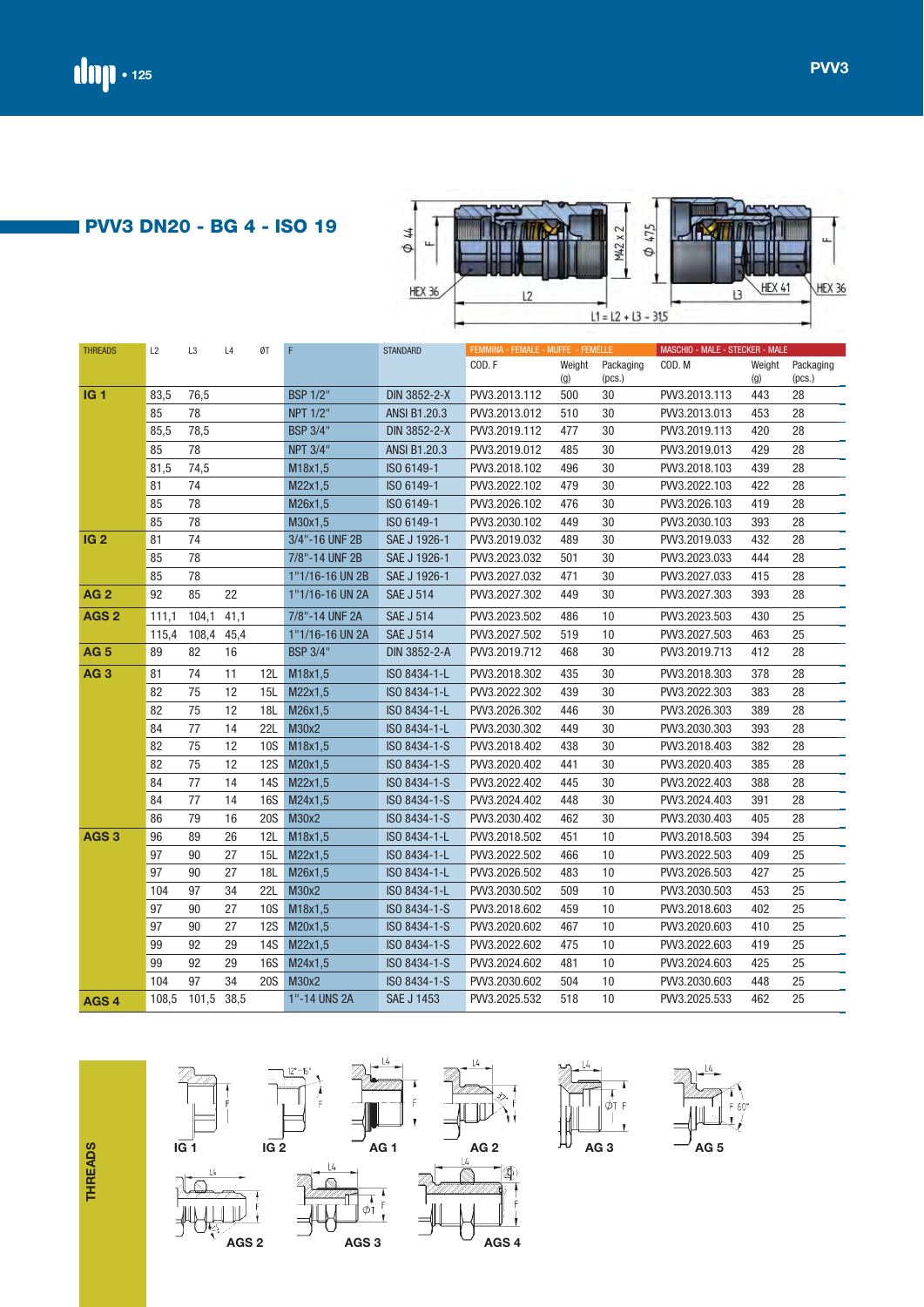# **PVV3 DN25 - BG 5 - ISO 25**



| <b>THREADS</b>  | CH <sub>2</sub> L <sub>2</sub> |     | CH <sub>3</sub> | L3   | L4 | ØT | F                  | <b>STANDARD</b>     | FEMMINA - FEMALE - MUFFE - FEMELLE |        |        | MASCHIO - MALE - STECKER - MALE |        |        |
|-----------------|--------------------------------|-----|-----------------|------|----|----|--------------------|---------------------|------------------------------------|--------|--------|---------------------------------|--------|--------|
|                 |                                |     |                 |      |    |    |                    |                     | COD.F                              | Weight | Pack.  | COD. M                          | Weight | Pack.  |
|                 |                                |     |                 |      |    |    |                    |                     |                                    | (q)    | (pcs.) |                                 | (q)    | (pcs.) |
| <b>IG1</b>      | 41                             | 100 | 41              | 87,5 |    |    | <b>BSP 3/4"</b>    | DIN 3852-2-X        | PVV3.2519.112                      | 837    | 10     | PVV3.2519.113 T                 | 696    | 18     |
|                 |                                |     | 41              | 87,5 |    |    | <b>BSP 3/4"</b>    | DIN 3852-2-X        |                                    |        |        | PW3.2519.113 E                  | 776    | 18     |
|                 | 41                             | 100 | 41              | 87,5 |    |    | <b>NPT 3/4"</b>    | <b>ANSI B1.20.3</b> | PVV3.2519.012                      | 844    | 10     | PVV3.2519.013 T                 | 703    | 18     |
|                 |                                |     | 41              | 87,5 |    |    | <b>NPT 3/4"</b>    | <b>ANSI B1.20.3</b> |                                    |        |        | PVV3.2519.013 E                 | 783    | 18     |
|                 | 41                             | 100 | 41              | 87,5 |    |    | <b>BSP 1"</b>      | DIN 3852-2-X        | PW3.2525.112                       | 782    | 10     | PVV3.2525.113 T                 | 641    | 18     |
|                 |                                |     | 41              | 87,5 |    |    | BSP <sub>1</sub> " | DIN 3852-2-X        |                                    |        |        | PW3.2525.113 E                  | 721    | 18     |
|                 | 41                             | 100 | 41              | 87,5 |    |    | NPT <sub>1</sub> " | <b>ANSI B1.20.3</b> | PW3.2525.012                       | 795    | 10     | PVV3.2525.013 T                 | 654    | 18     |
|                 |                                |     | 41              | 87,5 |    |    | NPT <sub>1</sub> " | <b>ANSI B1.20.3</b> |                                    |        |        | PVV3.2525.013 E                 | 734    | 18     |
|                 | 41                             | 100 | 41              | 87,5 |    |    | M30x1,5            | ISO 6149-1          | PVV3.2530.102                      | 810    | 10     | PVV3.2530.103 T                 | 669    | 18     |
|                 |                                |     |                 | 87,5 |    |    | M30x1,5            | ISO 6149-1          |                                    |        |        | PVV3.2530.103 E                 | 749    | 18     |
| IG <sub>2</sub> | 41                             | 100 | 41              | 87,5 |    |    | 1"1/16-16 UN 2B    | SAE J 1926-1        | PVV3.2527.032                      | 831    | 10     | PVV3.2527.033 T                 | 690    | 18     |
|                 |                                |     | 41              | 87,5 |    |    | 1"1/16-16 UN 2B    | SAE J 1926-1        |                                    |        |        | PVV3.2527.033 E                 | 770    | 18     |
|                 | 41                             | 100 | 41              | 87,5 |    |    | 1"5/16-12 UN 2B    | SAE J 1926-1        | PVV3.2533.032                      | 772    | 10     | PVV3.2533.033 T                 | 631    | 18     |
|                 |                                |     | 41              | 87,5 |    |    | 1"5/16-12 UN 2B    | SAE J 1926-1        |                                    |        |        | PVV3.2533.033 E                 | 711    | 18     |
| <b>AG 5</b>     | 41                             | 102 | 41              | 89,5 | 18 |    | <b>BSP 1"</b>      | DIN 3852-2-B        | PVV3.2525.212                      | 781    | 10     | PW3.2525.213 T                  | 641    | 18     |
|                 |                                |     | 41              | 89,5 | 18 |    | BSP <sub>1</sub> " | DIN 3852-2-B        |                                    |        |        | PVV3.2525.213 E                 | 721    | 18     |
|                 | 41                             | 100 | 41              | 87,5 | 16 |    | <b>BSP 3/4"</b>    | DIN 3852-2-A        | PW3.2519.712                       | 755    | 10     | PW3.2519.713 T                  | 615    | 18     |
|                 |                                |     | 41              | 87,5 | 16 |    | <b>BSP 3/4"</b>    | DIN 3852-2-A        |                                    |        |        | PW3.2519.713 E                  | 695    | 18     |
|                 | 41                             | 102 | 41              | 89,5 | 18 |    | BSP <sub>1</sub> " | DIN 3852-2-A        | PW3.2525.712                       | 781    | 10     | PVV3.2525.713 T                 | 641    | 18     |
|                 |                                |     | 41              | 89,5 | 18 |    | BSP <sub>1</sub> " | DIN 3852-2-A        |                                    |        |        | PW3.2525.713 E                  | 721    | 18     |

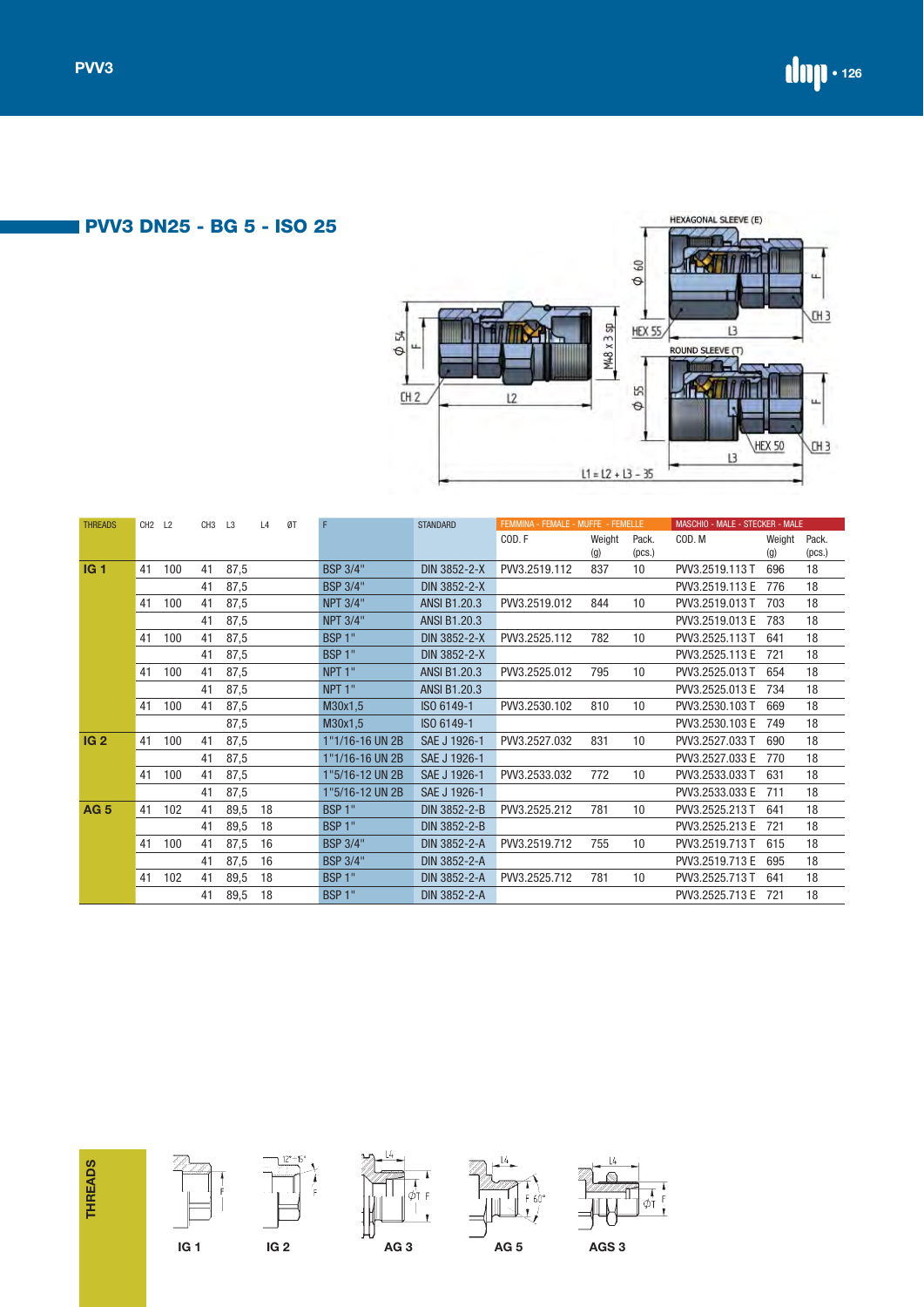| <b>THREADS</b>   | CH <sub>2</sub> L <sub>2</sub> |     | CH <sub>3</sub> L <sub>3</sub> |      | L4 | ØT         | F       | <b>STANDARD</b> | FEMMINA - FEMALE - MUFFE - FEMELLE |               |                 | MASCHIO - MALE - STECKER - MALE |               |                 |
|------------------|--------------------------------|-----|--------------------------------|------|----|------------|---------|-----------------|------------------------------------|---------------|-----------------|---------------------------------|---------------|-----------------|
|                  |                                |     |                                |      |    |            |         |                 | COD.F                              | Weight<br>(g) | Pack.<br>(pcs.) | COD. M                          | Weight<br>(g) | Pack.<br>(pcs.) |
| AG <sub>3</sub>  | 41                             | 93  | 41                             | 80,5 | 12 | 18L        | M26x1,5 | ISO 8434-1-L    | PVV3.2526.302                      | 732           | 10              | PVV3.2526.303 T                 | 591           | 18              |
|                  |                                |     | 41                             | 80,5 | 12 | 18L        | M26x1.5 | ISO 8434-1-L    |                                    |               |                 | PVV3.2526.303 E                 | 671           | 18              |
|                  | 41                             | 95  | 41                             | 82,5 | 14 | <b>22L</b> | M30x2   | ISO 8434-1-L    | PVV3.2530.302                      | 737           | 10              | PVV3.2530.303 T                 | 596           | 18              |
|                  |                                |     | 41                             | 82,5 | 14 | <b>22L</b> | M30x2   | ISO 8434-1-L    |                                    |               |                 | PVV3.2530.303 E                 | 676           | 18              |
|                  | 41                             | 95  | 41                             | 82,5 | 14 | 28L        | M36x2   | ISO 8434-1-L    | PVV3.2536.302                      | 742           | 10              | PVV3.2536.303 T                 | 601           | 18              |
|                  |                                |     | 41                             | 82,5 | 14 | <b>28L</b> | M36x2   | ISO 8434-1-L    |                                    |               |                 | PVV3.2536.303 E                 | 681           | 18              |
|                  | 46                             | 97  | 46                             | 84,5 | 16 | 35L        | M45x2   | ISO 8434-1-L    | PVV3.2545.302                      | 831           | 10              | PVV3.2545.303 T                 | 690           | 18              |
|                  |                                |     | 46                             | 84,5 | 16 | 35L        | M45x2   | ISO 8434-1-L    |                                    |               |                 | PVV3.2545.303 E                 | 770           | 18              |
|                  | 41                             | 97  | 41                             | 84,5 | 16 | <b>20S</b> | M30x2   | ISO 8434-1-S    | PVV3.2530.402                      | 748           | 10              | PVV3.2530.403 T                 | 607           | 18              |
|                  |                                |     | 41                             | 84,5 | 16 | <b>20S</b> | M30x2   | ISO 8434-1-S    |                                    |               |                 | PVV3.2530.403 E                 | 687           | 18              |
|                  | 41                             | 99  | 41                             | 86,5 | 18 | <b>25S</b> | M36x2   | ISO 8434-1-S    | PVV3.2536.402                      | 771           | 10              | PW3.2536.403 T                  | 630           | 18              |
|                  |                                |     | 41                             | 86,5 | 18 | <b>25S</b> | M36x2   | ISO 8434-1-S    |                                    |               |                 | PVV3.2536.403 E                 | 710           | 18              |
|                  | 46                             | 101 | 46                             | 88,5 | 20 | 30S        | M42x2   | ISO 8434-1-S    | PVV3.2542.402                      | 852           | 10              | PVV3.2542.403 T                 | 711           | 18              |
|                  |                                |     | 46                             | 88,5 | 20 | 30S        | M42x2   | ISO 8434-1-S    |                                    |               |                 | PVV3.2542.403 E                 | 791           | 18              |
|                  | 55                             | 103 | 55                             | 90,5 | 22 | 38S        | M52x2   | ISO 8434-1-S    | PVV3.2552.402                      | 1039          | 10              | PVV3.2552.403 T                 | 898           | 18              |
|                  |                                |     | 55                             | 90,5 | 22 | <b>38S</b> | M52x2   | ISO 8434-1-S    |                                    |               |                 | PVV3.2552.403 E                 | 978           | 18              |
| AGS <sub>3</sub> | 41                             | 115 | 41                             | 103  | 34 | 18L        | M26x1,5 | ISO 8434-1-L    | PVV3.2526.502                      | 820           | 10              | PW3.2526.503 T                  | 679           | 10              |
|                  |                                |     | 41                             | 103  | 34 | 18L        | M26x1.5 | ISO 8434-1-L    |                                    |               |                 | PVV3.2526.503 E                 | 759           | 10              |
|                  | 41                             | 115 | 41                             | 103  | 34 | 22L        | M30x2   | ISO 8434-1-L    | PVV3.2530.502                      | 846           | 10              | PVV3.2530.503 T                 | 705           | 10              |
|                  |                                |     | 41                             | 103  | 34 | <b>22L</b> | M30x2   | ISO 8434-1-L    |                                    |               |                 | PVV3.2530.503 E                 | 785           | 10              |
|                  | 41                             | 115 | 41                             | 103  | 34 | 28L        | M36x2   | ISO 8434-1-L    | PVV3.2536.502                      | 883           | 10              | PVV3.2536.503 T                 | 742           | 10              |
|                  |                                |     | 41                             | 103  | 34 | 28L        | M36x2   | ISO 8434-1-L    |                                    |               |                 | PVV3.2536.503 E                 | 822           | 10              |
|                  | 46                             | 121 | 46                             | 109  | 40 | 35L        | M45x2   | ISO 8434-1-L    | PVV3.2545.502                      | 1098          | 10              | PVV3.2545.503 T                 | 957           | 10              |
|                  |                                |     | 46                             | 109  | 40 | 35L        | M45x2   | ISO 8434-1-L    |                                    |               |                 | PVV3.2545.503 E                 | 1037          | 10              |
|                  | 41                             | 117 | 41                             | 105  | 36 | <b>20S</b> | M30x2   | ISO 8434-1-S    | PVV3.2530.602                      | 863           | 10              | PVV3.2530.603 T                 | 722           | 10              |
|                  |                                |     | 41                             | 105  | 36 | <b>20S</b> | M30x2   | ISO 8434-1-S    |                                    |               |                 | PVV3.2530.603 E                 | 802           | 10              |
|                  | 41                             | 119 | 41                             | 107  | 38 | <b>25S</b> | M36x2   | ISO 8434-1-S    | PVV3.2536.602                      | 924           | 10              | PVV3.2536.603 T                 | 783           | 10              |
|                  |                                |     | 41                             | 107  | 38 | <b>25S</b> | M36x2   | ISO 8434-1-S    |                                    |               |                 | PVV3.2536.603 E                 | 863           | 10              |
|                  | 46                             | 121 | 46                             | 109  | 40 | 30S        | M42x2   | ISO 8434-1-S    | PVV3.2542.602                      | 1034          | 10              | PVV3.2542.603 T                 | 893           | 10              |
|                  |                                |     | 46                             | 109  | 40 | 30S        | M42x2   | ISO 8434-1-S    |                                    |               |                 | PVV3.2542.603 E                 | 973           | 10              |
|                  | 55                             | 134 | 55                             | 122  | 53 | 38S        | M52x2   | ISO 8434-1-S    | PVV3.2552.602                      | 1333          | 10              | PVV3.2552.603 T                 | 1192          | 10              |
|                  |                                |     | 55                             | 122  | 53 | 38S        | M52x2   | ISO 8434-1-S    |                                    |               |                 | PVV3.2552.603 E                 | 1272          | 10              |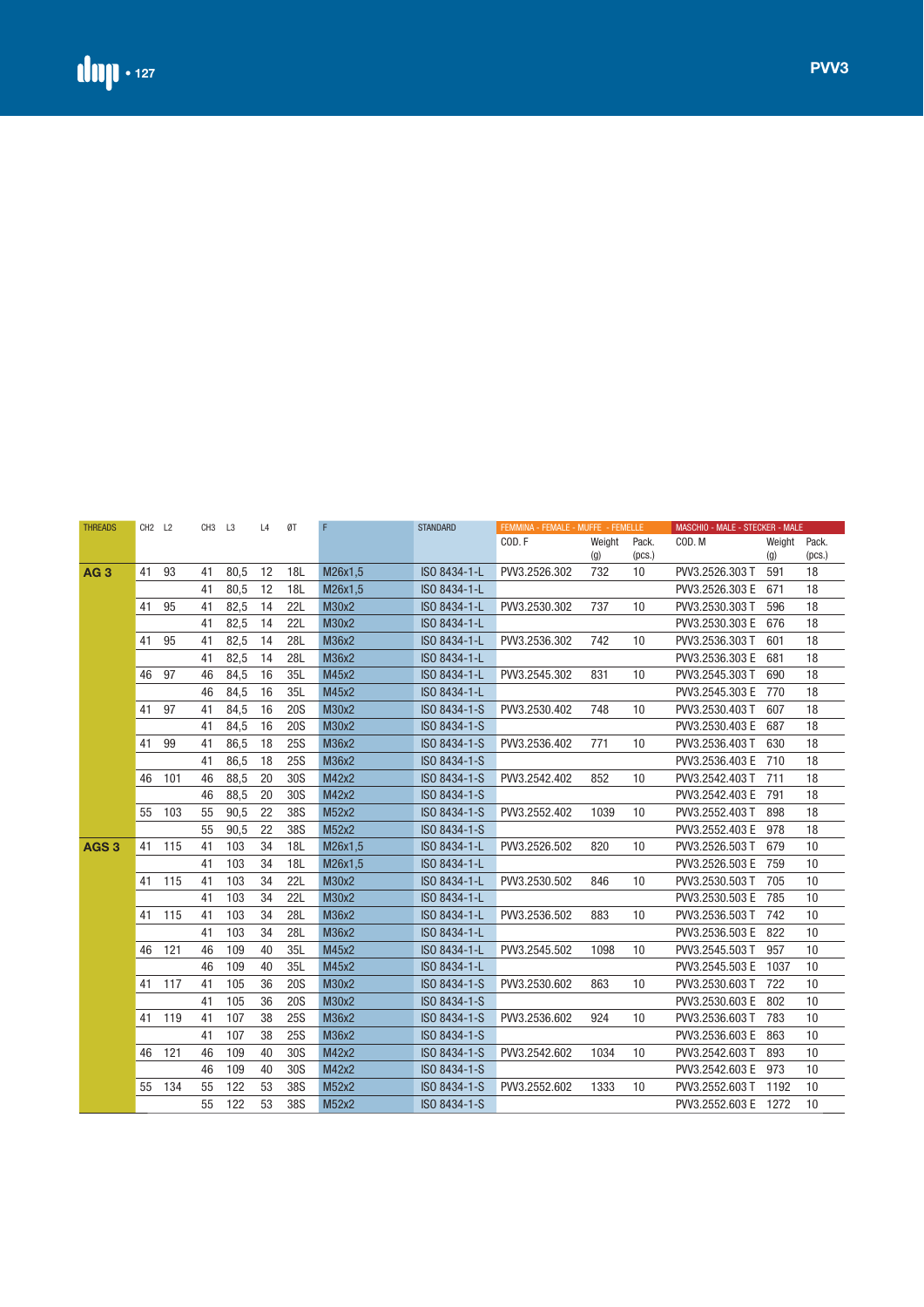**PVV3 • 128** 

# **PVV3 DN30 - BG 6 - ISO 31.5**



| <b>THREADS</b>   | F<br>L2<br>L <sub>3</sub><br>ØT<br>L4 |          |    |     |                  | <b>STANDARD</b>     | FEMMINA - FEMALE - MUFFE - FEMELLE |        |           | MASCHIO - MALE - STECKER - MALE |        |           |
|------------------|---------------------------------------|----------|----|-----|------------------|---------------------|------------------------------------|--------|-----------|---------------------------------|--------|-----------|
|                  |                                       |          |    |     |                  |                     | COD.F                              | Weight | Packaging | COD. M                          | Weight | Packaging |
|                  |                                       |          |    |     |                  |                     |                                    | (q)    | (pcs.)    |                                 | (q)    | (pcs.)    |
| IG <sub>1</sub>  | 119,2                                 | 114,5    |    |     | <b>BSP 1"1/4</b> | DIN 3852-2-X        | PW3.3031.112                       | 1876   | 5         | PW3.3031.113                    | 2132   | 5         |
|                  |                                       | 114,5    |    |     | <b>BSP 1"1/4</b> | DIN 3852-2-X        |                                    |        |           | PW3.3031.113 T                  | 2264   | 5         |
|                  | 119,2                                 | 114.5    |    |     | <b>NPT 1"1/4</b> | <b>ANSI B1.20.3</b> | PW3.3031.012                       | 1894   | 5         | PW3.3031.013                    | 2150   | 5         |
|                  |                                       | 114,5    |    |     | <b>NPT 1"1/4</b> | <b>ANSI B1.20.3</b> |                                    |        |           | PW3.3031.013 T                  | 2282   | 5         |
|                  | 120,7                                 | 116      |    |     | <b>BSP 1"1/2</b> | DIN 3852-2-X        | PW3.3039.112                       | 1804   | 5         | PW3.3039.113                    | 2060   | 5         |
|                  |                                       | 116      |    |     | <b>BSP 1"1/2</b> | DIN 3852-2-X        |                                    |        |           | PW3.3039.113 T                  | 2192   | 5         |
|                  | 120,7                                 | 116      |    |     | NPT 1"1/2        | <b>ANSI B1.20.3</b> | PW3.3039.012                       | 1821   | 5         | PW3.3039.013                    | 2077   | 5         |
|                  |                                       | 116      |    |     | NPT 1"1/2        | <b>ANSI B1.20.3</b> |                                    |        |           | PW3.3039.013 T                  | 2209   | 5         |
| AG3              | 117,7                                 | 113      | 16 | 42L | M52x2            | ISO 8434-1-L        | PW3.3052.302                       | 1815   | 5         | PW3.3052.303                    | 2071   | 5         |
|                  |                                       | 113      | 16 | 42L | M52x2            | ISO 8434-1-L        |                                    |        |           | PW3.3052.303 T                  | 2203   | 5         |
|                  | 121,7                                 | 117      | 20 | 30S | M42x2            | ISO 8434-1-S        | PW3.3042.402                       | 1823   | 5         | PW3.3042.403                    | 2079   | 5         |
|                  |                                       | 117      | 20 | 30S | M42x2            | ISO 8434-1-S        |                                    |        |           | PW3.3042.403 T                  | 2211   | 5         |
|                  | 121,2                                 | 116,5    | 22 | 38S | M52x2            | ISO 8434-1-S        | PW3.3052.402                       | 1844   | 5         | PW3.3052.403                    | 2100   | 5         |
|                  |                                       | 116,5    | 22 | 38S | M52x2            | ISO 8434-1-S        |                                    |        |           | PW3.3052.403 T                  | 2232   | 5         |
| AGS <sub>3</sub> | 141,7                                 | 137      | 40 | 30S | M42x2            | ISO 8434-1-S        | PW3.3042.602                       | 2007   | 5         | PVV3.3042.603                   | 2263   | 5         |
|                  |                                       | 137      | 40 | 30S | M42x2            | ISO 8434-1-S        |                                    |        |           | PVV3.3042.603 T                 | 2395   | 5         |
|                  | 152,2                                 | 147,5    | 53 | 38S | M52x2            | ISO 8434-1-S        | PW3.3052.602                       | 2135   | 5         | PVV3.3052.603                   | 2391   | 5         |
|                  |                                       | 147,5 53 |    | 38S | M52x2            | ISO 8434-1-S        |                                    |        |           | PW3.3052.603 T                  | 2523   | 5         |